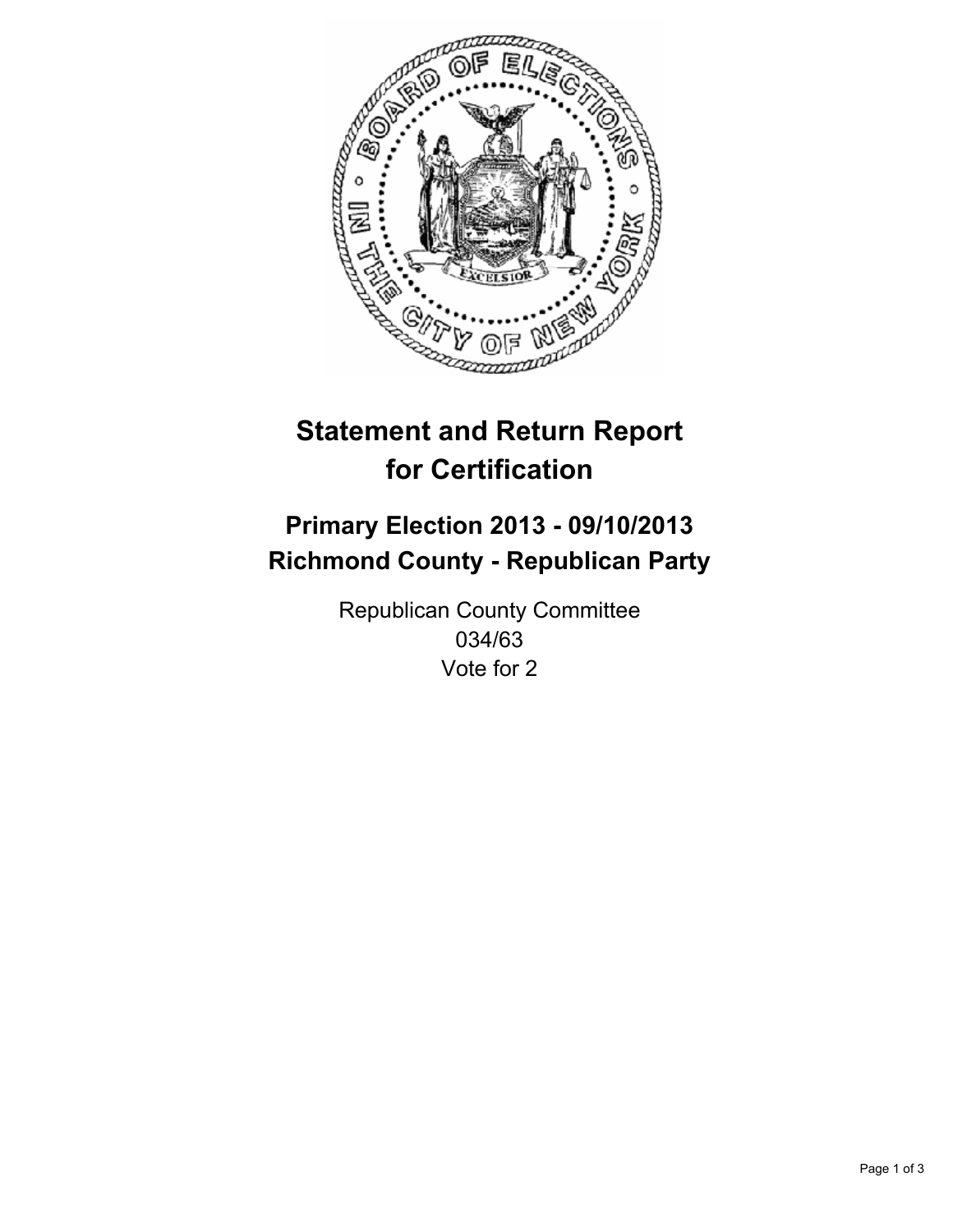

## **Assembly District 63**

| 0        |
|----------|
| 4        |
| 0        |
| 0        |
| $\Omega$ |
| 17       |
| 5        |
| 9        |
| 3        |
| 34       |
|          |